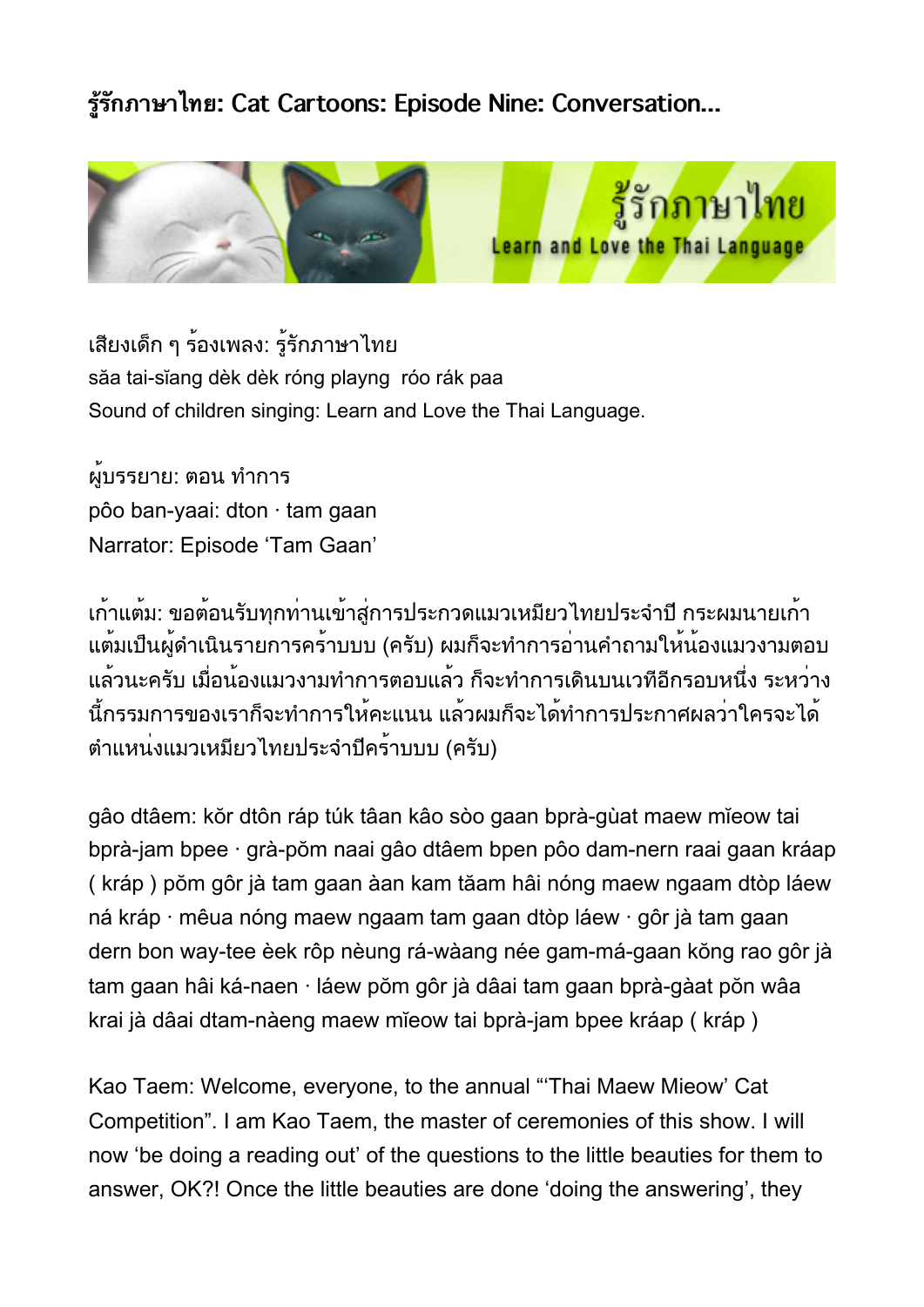will 'be doing the walking' across the stage one more time during which time the members of our committee will 'be doing the awarding' of points. I will then be in a position to 'be doing the announcing' of the results of who (which cat) will be crowned the 'Thai Maew Mieow' of the year.

สีสวาด: คำว่า ทำการ ของนายนี่รกหจริง ๆ ตัดออกได้ไหมจ๊ะ sèet-wâat: kam wâa · tam gaan · kŏng naai nêe rók hŏo jing jing dtàt òk dâai

măi já

Si Sawat: Your use of the word 'tam gaan' really gets on my nerves. Can you please leave it out?

เก้าแต้ม: ตัดก็ได้ ผมก็จะอ่านคำถามให้น้องแมวงามตอบนะครับ เมื่อน้องแมวงามตอบ แล้วก็จะเดินเวทีอีกรอบหนึ่ง ระหว่างนี้กรรมการของเราก็จะให้คะแนน แล้วผมก็จะ ประกาศผลว่าใครจะได้ตำแหน่งแมวเหมียวไทยประจำปี

gâo dtâem: dtàt gôr dâai · pŏm gôr jà àan kam tăam hâi nóng maew ngaam dtòp ná kráp · mêua nóng maew ngaam dtòp láew gôr jà dern way-tee èek rôp nèung rá-wàang née gam-má-gaan kŏng rao gôr jà hâi ká-naen · láew pŏm gôr jà bprà-gàat pŏn wâa krai jà dâai dtam-nàeng maew mĭeow tai bpràjam bpee

Kao Taem: I can leave it out, sure. I will read out the questions to the little beauties for them to answer. Once the little beauties are done answering, they will walk across the stage one more time during which time the members of our committee will award points. Then I will announce the results of who (which cat) will be crowned the 'Thai Maew Mieow' of the year.

สีสวาด: อ๋า อย่างนี้ค่อยใช้ได้หน่อย sèet-wâat: ăa · yàang née kôi chái dâai nòi Si Sawat: Ah, now that sounds just fine.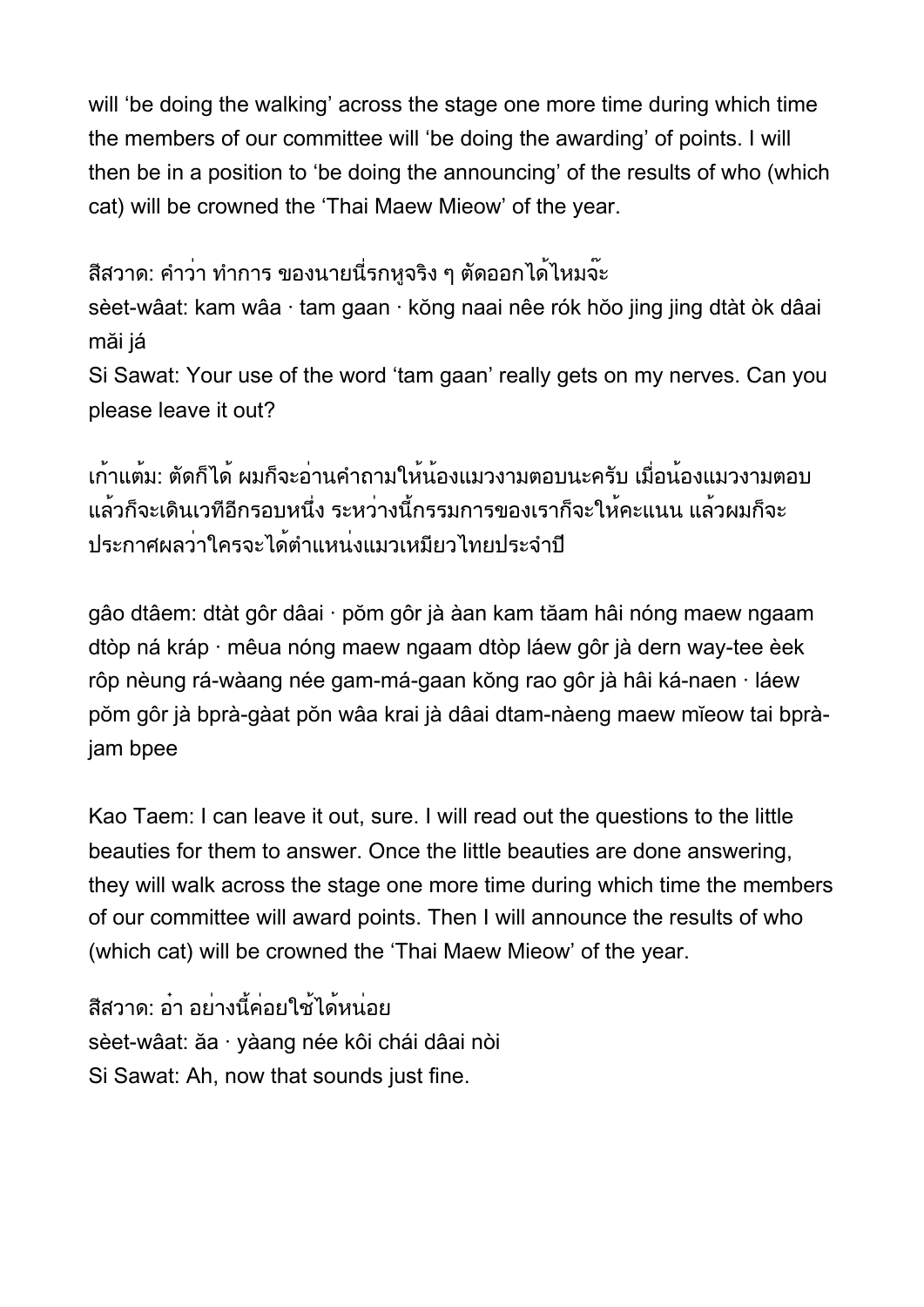ผู้บรรยาย: ทำการ คำว่าทำการเป็นคำฟุ่มเฟือย ถ้าไม่ใช้จะทำให้ข้อความกะทัดรัด ชัดเจน

pôo ban-yaai: tam gaan · kam wâa tam gaan bpen kam fûm-feuay · tâa mâi chái jà tam hâi kôr kwaam gà-tát-rát chát jayn

Narrator: 'Tam gaan', the word 'tam gaan' is verbose. If you don't use it, then what you want to say will be more succinct and clear.

แมวทั้งสามตัว: แล้วพบกันใหม่นะครับบบ (ครับ) maew táng săam dtua: láew póp gan mài ná kráp (kráp) All Three Cats: See you again next time!

เสียงเด็ก ๆ ร้องเพลง: รู้รักภาษาไทย sĭang dèk dèk róng playng: róo rák paa-săa tai Sound of children singing: Learn and Love the Thai Language.

## **Comments…**

'Tam' (ทำ) basically means '(to) do or to make' and one of the meanings of 'gaan' (การ) is 'work / matter / affair'. So 'tam gaan' (ทำการ) can literally mean '(to) do work' [or simply '(to) work'] or 'working'. It should be noted that in Thai grammar, 'gaan' (การ) can function as a nominalizer. This means that when it is put in front of a verb (usually an action verb), it will turn the verb into a noun. Take for example the word 'aan' (อ่าน) which means '(to) read'. 'Gaan aan' (การอ่าน) would basically mean 'reading' (a gerund).

'Maew' (แมว) means '(a) cat' whereas 'mieow' (เหมียว) means '(the) crying sounds made by a cat'. 'Maew Mieow' (แมวเหมียว) however is not a compound noun with any specific meaning. Thais usually say this as a cute way of referring to a cat. A close English equivalent would be 'kitty' (used in an informal sense to refer to a cat or kitten).

'Rok hoo' (รกหู) is the shortened form of 'rok hoo rok dtaa' (รกหูรกตา) meaning '(a sight and/or sound that is) irritating or annoying'.